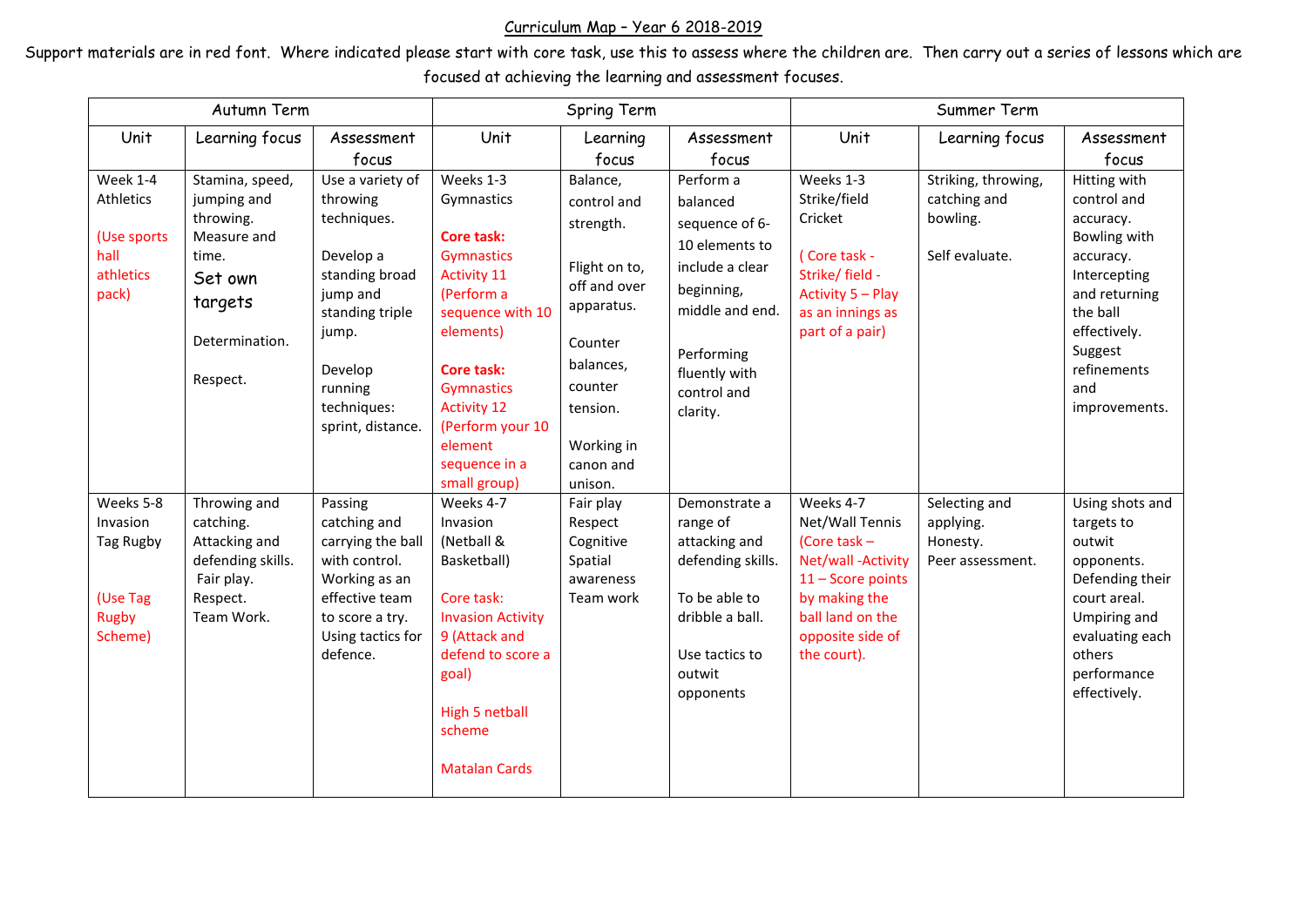## Curriculum Map – Year 6 2018-2019

Support materials are in red font. Where indicated please start with core task, use this to assess where the children are. Then carry out a series of lessons which are focused at achieving the learning and assessment focuses.

| Weeks 9-11      | Collaborate,   | To react to a   | Weeks onwards            | Sending and   | Passing and      | <b>O&amp;A</b> |  |
|-----------------|----------------|-----------------|--------------------------|---------------|------------------|----------------|--|
| Dance           | communicate    | stimulus.       | Invasion                 | receiving.    | shooting with    |                |  |
| Matalan         | and negotiate. | To understand   | (hockey)                 | Fair play     | control, fluency |                |  |
| Cards           | Creativity.    | and use the     | <b>Core task:</b>        |               | and accuracy     |                |  |
| <b>LCP</b> file | Teamwork       | dance terms     | <b>Invasion Activity</b> | Spatial       |                  |                |  |
|                 |                | meeting,        | 9 (Attack and            | awareness     | Working well as  |                |  |
|                 |                | parting, unison | defend to score a        |               | a team.          |                |  |
|                 |                | and canon.      | goal)                    |               | Being aware of   |                |  |
|                 |                | To produce a    | Net/ Wall                |               | spacing.         |                |  |
|                 |                | group dance     | (Tennis)                 | Selecting and |                  |                |  |
|                 |                | and perform to  | Core task:               | applying      | Using shots and  |                |  |
|                 |                | audience.       | <b>Net/wall Activity</b> |               | targets to       |                |  |
|                 |                |                 | 11 (Score points         | Honesty       | outwit           |                |  |
|                 |                |                 | by making the            |               | opponents.       |                |  |
|                 |                |                 | ball land on the         | Peer          |                  |                |  |
|                 |                |                 | opposite side of         | assessment    | Defending their  |                |  |
|                 |                |                 | the court)               |               | court areal      |                |  |
|                 |                |                 |                          |               |                  |                |  |
|                 |                |                 |                          |               | Umpiring and     |                |  |
|                 |                |                 |                          |               | evaluating each  |                |  |
|                 |                |                 |                          |               | other's          |                |  |
|                 |                |                 |                          |               | performance      |                |  |
|                 |                |                 |                          |               | effectively.     |                |  |
| Weeks 12        | Strength       | Measure         |                          |               |                  |                |  |
| onwards         | Stamina        | heart rate      |                          |               |                  |                |  |
| Fitness/        | Agility        | and             |                          |               |                  |                |  |
| SAQ             | Understand     | understand      |                          |               |                  |                |  |
|                 |                |                 |                          |               |                  |                |  |
| Use             | how fit they   | why and how     |                          |               |                  |                |  |
| fitness         | are            | to keep fit     |                          |               |                  |                |  |
| scheme          | Resilience     | and healthy.    |                          |               |                  |                |  |
|                 |                | Able to         |                          |               |                  |                |  |
|                 |                |                 |                          |               |                  |                |  |
|                 |                | sustain long    |                          |               |                  |                |  |
|                 |                | periods of      |                          |               |                  |                |  |
|                 |                | exercise        |                          |               |                  |                |  |